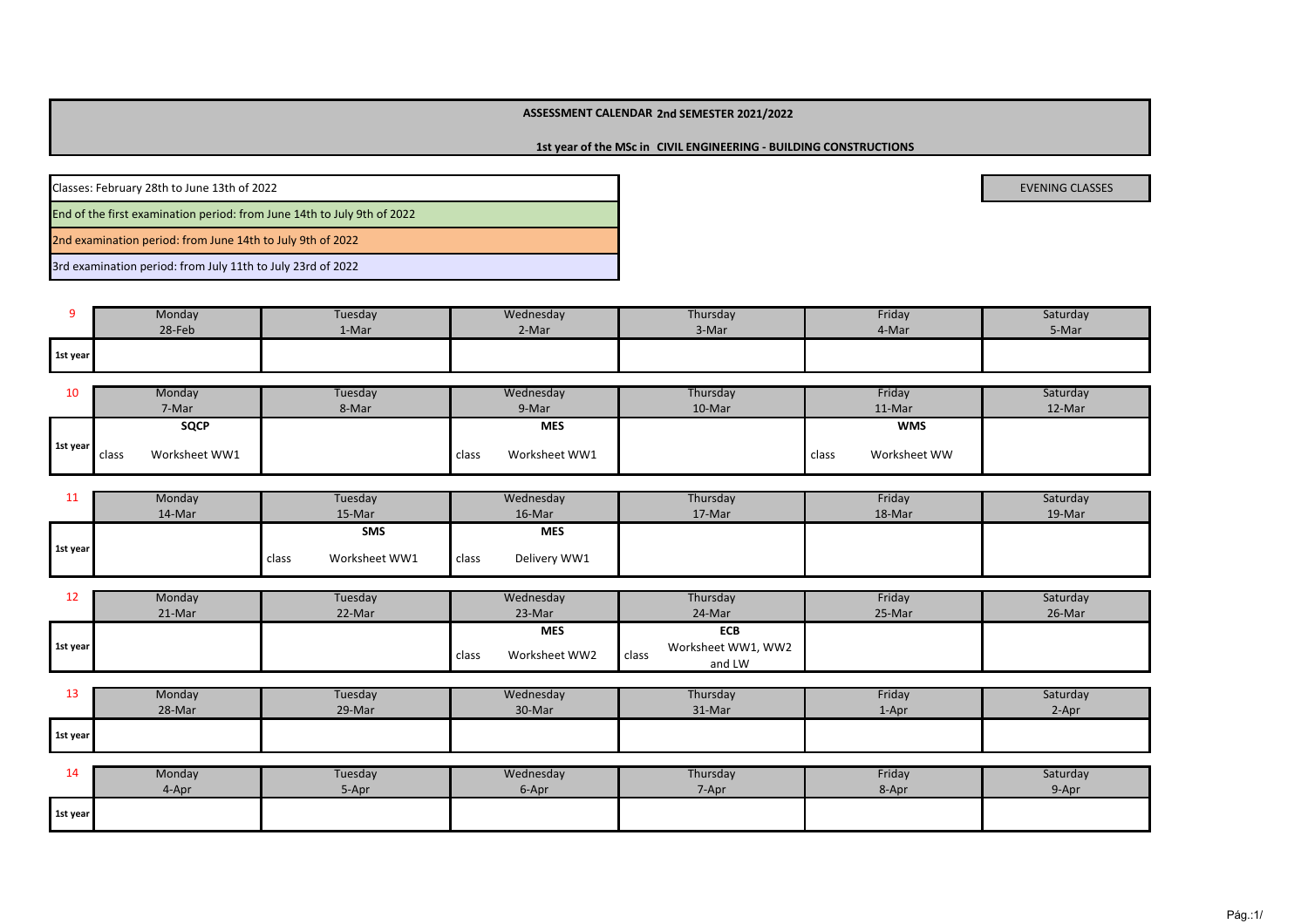## **ASSESSMENT CALENDAR 2nd SEMESTER 2021/2022**

**1st year of the MSc in CIVIL ENGINEERING - BUILDING CONSTRUCTIONS**

| Classes: February 28th to June 13th of 2022                             | <b>EVENING CLASSES</b> |
|-------------------------------------------------------------------------|------------------------|
| End of the first examination period: from June 14th to July 9th of 2022 |                        |
| 2nd examination period: from June 14th to July 9th of 2022              |                        |
| 3rd examination period: from July 11th to July 23rd of 2022             |                        |

| --       | Monday | Tuesday | Wednesday | Thursday               | Friday | Saturday |
|----------|--------|---------|-----------|------------------------|--------|----------|
|          | 11-Apr | 12-Apr  | 13-Apr    | 14-Apr                 | 15-Apr | 16-Apr   |
| 1st year |        |         |           | <b>Easter Holidays</b> |        |          |

| ∸        | Monday                 | Tuesday | Wednesday | Thursday | Friday | Saturday |
|----------|------------------------|---------|-----------|----------|--------|----------|
|          | 18-Apr                 | 19-Apr  | 20-Apr    | 21-Apr   | 22-Apr | 23-Apr   |
| 1st year | <b>Easter Holidays</b> |         |           |          |        |          |

|          | Monday  | Tuesday | Wednesday | Thursday | Friday | Saturday |
|----------|---------|---------|-----------|----------|--------|----------|
|          | 25-Apr  | 26-Apr  | 27-Apr    | 28-Apr   | 29-Apr | 30-Apr   |
| 1st year | Holiday |         |           |          |        |          |

| 18       | Monday | Tuesday | Wednesday                              | Thursday              | Friday | Saturday |
|----------|--------|---------|----------------------------------------|-----------------------|--------|----------|
|          | 2-May  | $3-May$ | 4-May                                  | 5-May                 | 6-May  | 7-May    |
|          |        |         | <b>MES</b>                             | ECB                   |        |          |
| 1st year |        |         | Delivery WW2<br>class<br>Worksheet WW3 | Delivery WW1<br>class |        |          |

| 19       | Monday                 | Tuesday             | Wednesday | Thursday  | Friday     | Saturday  |
|----------|------------------------|---------------------|-----------|-----------|------------|-----------|
|          | 9-May                  | $10$ -May           | $11-Mav$  | $12$ -May | $13-Mav$   | $14$ -May |
|          | <b>SQCP</b>            | <b>SMS</b>          |           |           | <b>WMS</b> |           |
|          |                        | Delivery and Oral   |           |           |            |           |
| 1st year | Delivery WW1           | Presentation of WW1 |           |           | WE1        |           |
|          | class<br>Worksheet WW2 | class               |           |           | class      |           |
|          |                        | Worksheet WW2       |           |           |            |           |

| n o<br>∠∪ | Monday         | Tuesday | Wednesday | Thursday             | Friday    | Saturday |
|-----------|----------------|---------|-----------|----------------------|-----------|----------|
|           | $16$ -May      | 17-May  | 18-May    | 19-May               | $20$ -May | 21-May   |
| 1st year  | <b>SQCP</b>    |         |           | <b>ECB</b>           |           |          |
|           | WE1<br>i class |         |           | Delivery LW<br>class |           |          |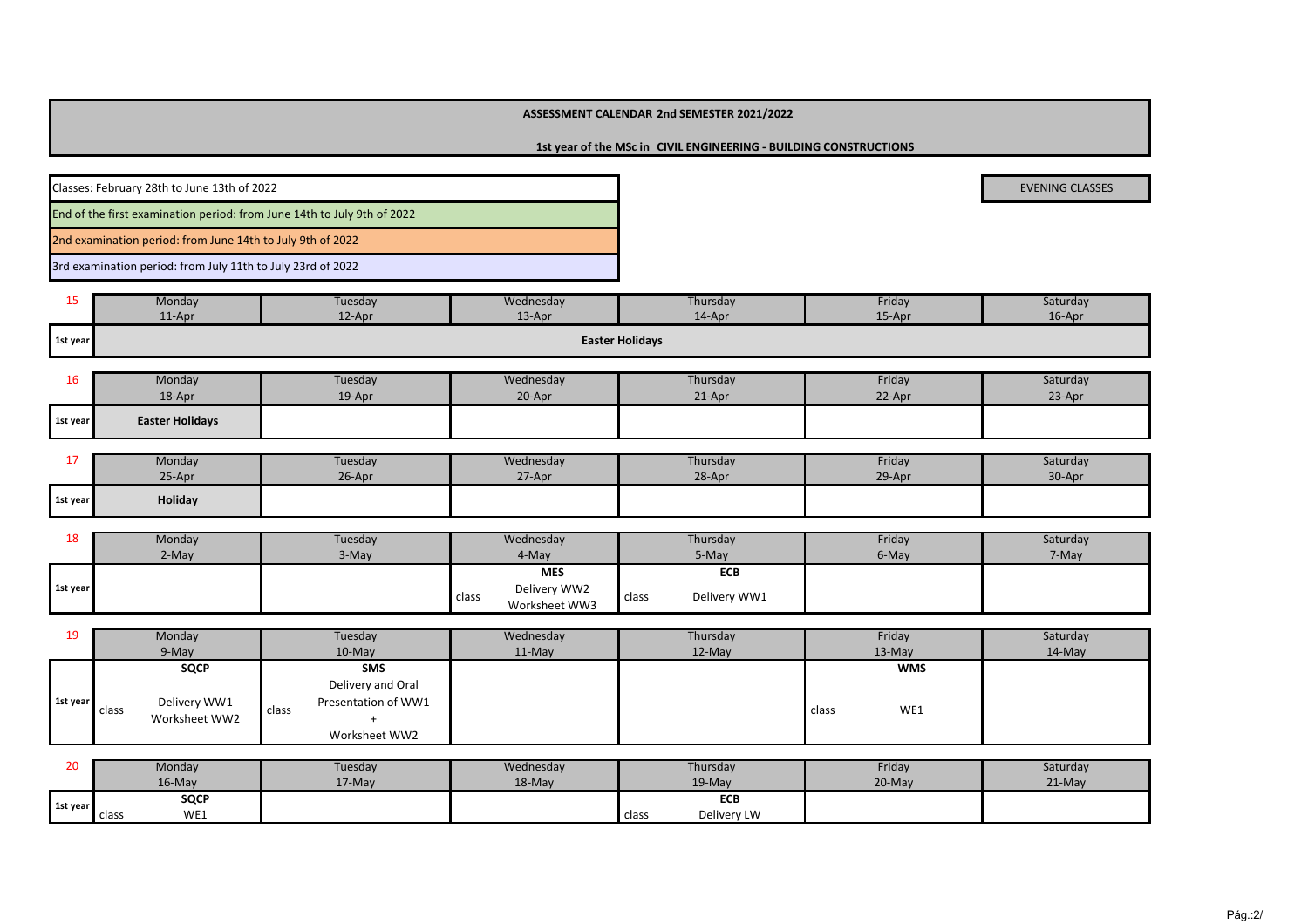## **ASSESSMENT CALENDAR 2nd SEMESTER 2021/2022**

**1st year of the MSc in CIVIL ENGINEERING - BUILDING CONSTRUCTIONS**

| Classes: February 28th to June 13th of 2022                             | <b>EVENING CLASSES</b> |  |
|-------------------------------------------------------------------------|------------------------|--|
| End of the first examination period: from June 14th to July 9th of 2022 |                        |  |
| 2nd examination period: from June 14th to July 9th of 2022              |                        |  |

3rd examination period: from July 11th to July 23rd of 2022

| $\sim$ $\sim$ | Monday   | Tuesday | Wednesday | Thursday  | Friday | Saturday |
|---------------|----------|---------|-----------|-----------|--------|----------|
| <u>_ _</u>    | $23-May$ | 24-May  | 25-May    | $26$ -May | 27-May | 28-May   |
| 1st year      |          |         |           |           |        |          |

| <u>__</u> | Monday | Tuesday | Wednesday | Thursday | Friday | Saturday |
|-----------|--------|---------|-----------|----------|--------|----------|
|           | 30-May | 31-May  | $1$ -Jun  | 2-Jun    | 3-Jun  | 4-Jun    |
| 1st year  |        |         |           |          |        |          |

|          | Monday | Tuesday | Wednesday | Thursday | Friday    | Saturday  |
|----------|--------|---------|-----------|----------|-----------|-----------|
|          | 6-Jun  | 7-Jun   | 8-Jun     | 9-Jun    | $10$ -Jun | $11$ -Jun |
| 1st year |        |         |           |          | Holiday   |           |

| 24       | Monday                | Tuesday                          | Wednesday | Thursday  | Friday                      | Saturday   |                         |
|----------|-----------------------|----------------------------------|-----------|-----------|-----------------------------|------------|-------------------------|
|          | $13$ -Jun             | 14-Jun                           | $15$ -Jun | $16$ -Jun | $17$ -Jun                   | $18 - Jun$ |                         |
| 1st year | <b>SQCP</b>           | <b>SQCP</b>                      |           |           | <b>WMS</b>                  |            | <b>1st examination</b>  |
|          | Delivery WW2<br>class | 19:00h<br>WE <sub>2</sub>        |           | Holiday   | WE2 + delivery WW<br>19:00h |            | period                  |
| 1st year |                       | <b>SQCP</b>                      |           |           | <b>WMS</b>                  |            | <b>2rst examination</b> |
|          |                       | WE + delivery WW1, WW2<br>19:00h |           |           | 19:00h<br>WE + delivery WW  |            | period                  |

| 25       | Monday | Tuesday   | Wednesday          | Thursday                     | Friday    | Saturday |                         |
|----------|--------|-----------|--------------------|------------------------------|-----------|----------|-------------------------|
|          | 20-Jun | $21$ -Jun | 22-Jun             | $23$ -Jun                    | $24$ -Jun | 25-Jun   |                         |
|          |        |           | <b>MES</b>         | <b>MES</b>                   |           |          |                         |
| 1st year |        |           | <b>WE</b><br>19h00 | Delivery and<br>19h00        |           |          | <b>1rst examination</b> |
|          |        |           |                    | Oral Presentation WW3        |           |          | period                  |
|          |        |           | <b>MES</b>         | <b>MES</b>                   |           |          |                         |
| 1st year |        |           | <b>WE</b><br>19h00 | 19h00 Delivery WW1, WW2, WW3 |           |          |                         |
|          |        |           |                    | <b>Oral Presentation WW3</b> |           |          | 2rst examination        |
|          |        |           |                    |                              |           |          | period                  |